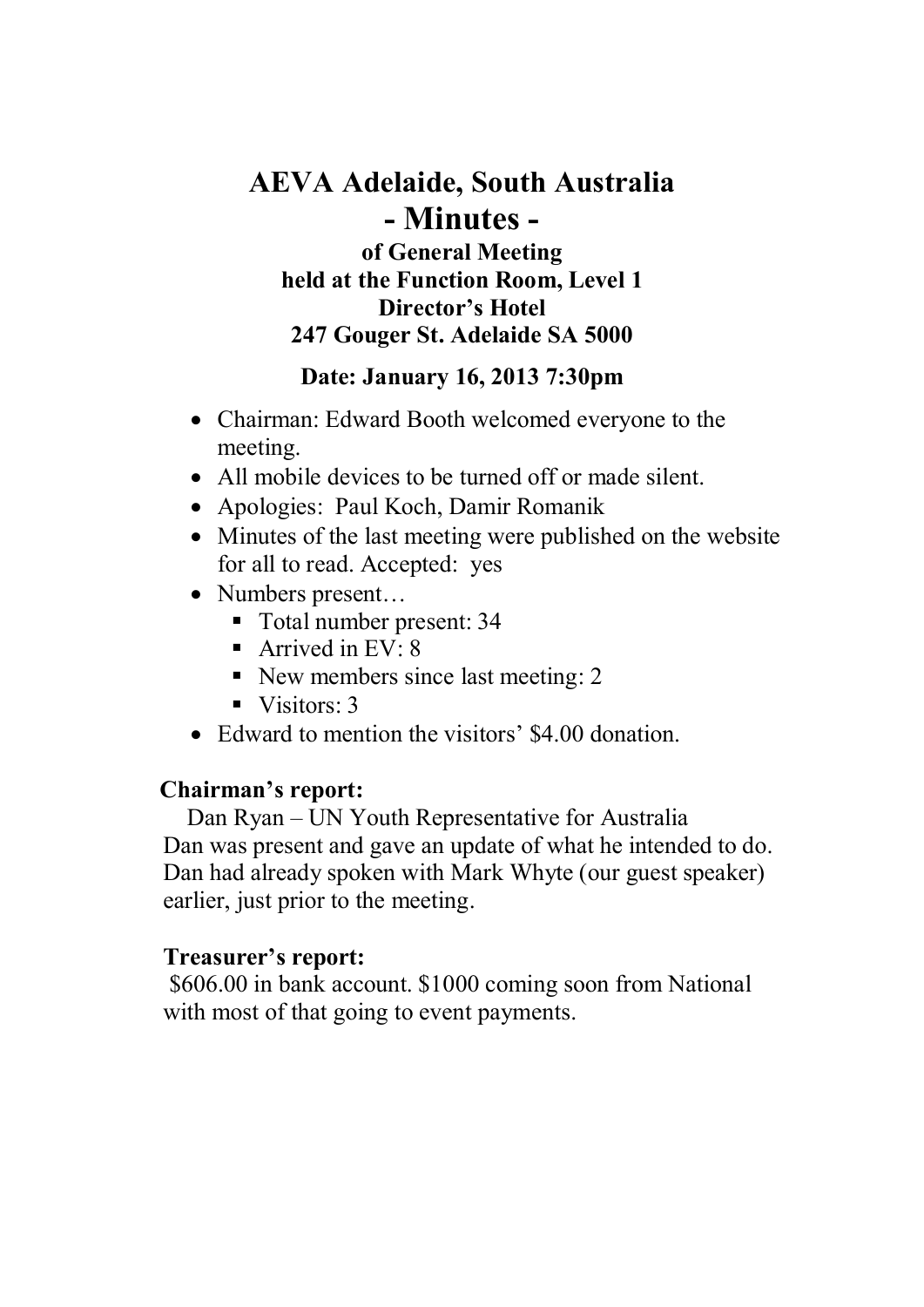### **Secretary's Report:**

- Anyone who would like to be notified of meetings etc to place their name and email address on the "Email list". Please print very clearly.
- Parking is available next door Bridgestone Tyres ask after if you would like to know about this.
- Thanks to everyone who helped and attended "Amped" Up" at Gawler, it was a great success. Special thanks goes to Paul Koch who spent endless hours organizing things.
- "EV Meetup" BBQ Tentatively; 23rd March from 10am onwards... This will hopefully be the first of many. These "Meetups" will require very little organizing and no cost to the AEVA. Everyone will bring there own food, drink and chair. The first being held at Eric's place with BBQ facilities. It will be open to members and their families and invited friends of members.
- Items for sale.

120V 1500W Ceramic Element for your EV heater available from Eric - \$40.00 (one only) Orange Insulation Tape - \$3.00 per roll.

• Books for library. Eric showed more magazines and books that were to be added to the library. Any members interested in borrowing the books should see Rob Needs.

# **Lobbying Sub-Committee Report:**

**Correspondence:** No report

### **Tonight's Guest Speaker:**

Mark Whyte – Mitsubishi 'Mitsubishi's EV Experience and Future Direction' Thank you Mark for your great insight into the EV world particularly from the i-MiEV perspective.